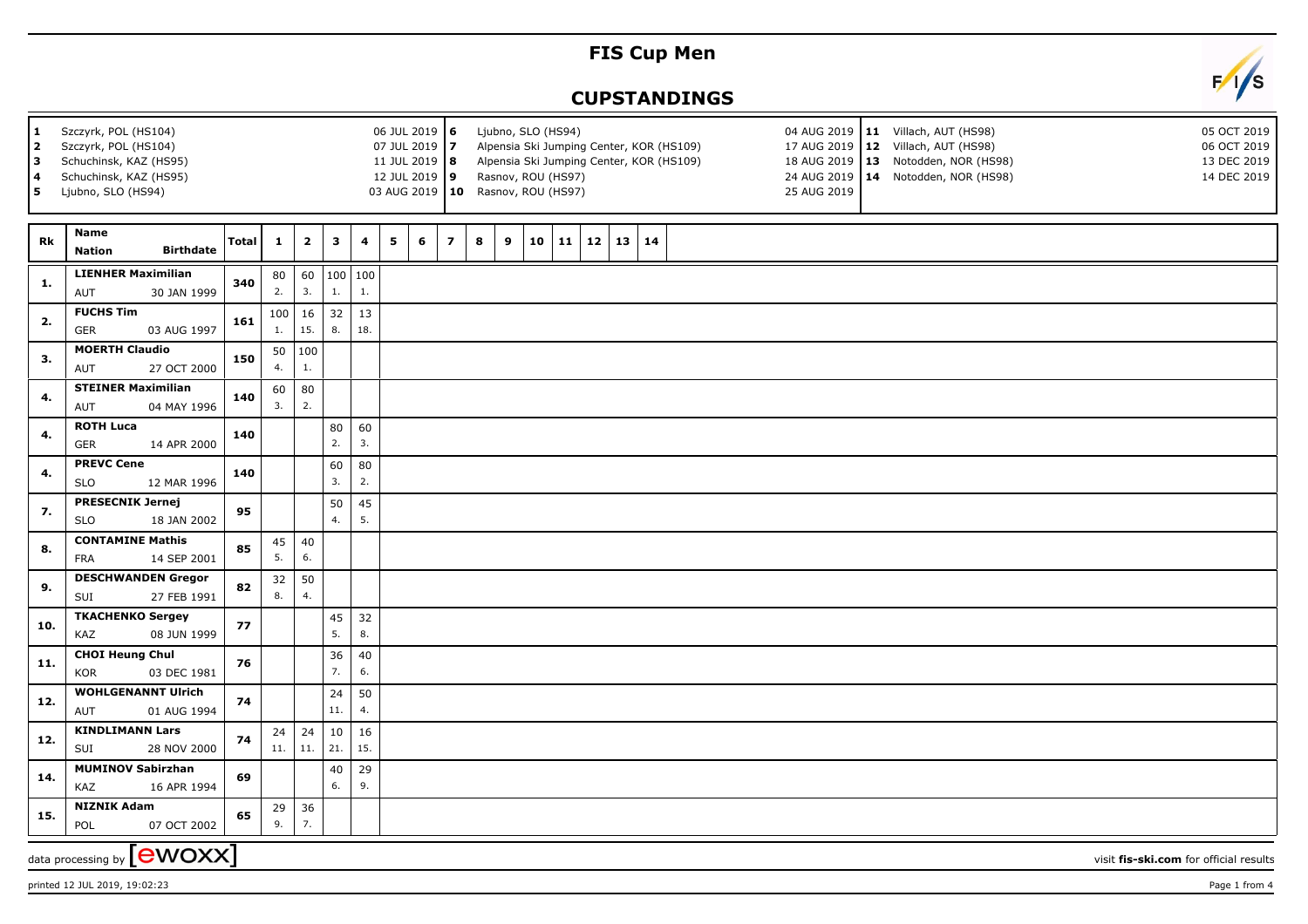| Rk  | Name<br><b>Birthdate</b><br><b>Nation</b>           | <b>Total</b> | $\mathbf{1}$             | $\overline{2}$        | $\mathbf{3}$ | $\overline{\mathbf{4}}$ | 5 | 6 | $\overline{z}$ | 8 | 9 | 10 | 11 | 12 | $13 \mid 14$ |  |
|-----|-----------------------------------------------------|--------------|--------------------------|-----------------------|--------------|-------------------------|---|---|----------------|---|---|----|----|----|--------------|--|
| 16. | <b>KARLEN Gabriel</b><br>10 MAR 1994<br>SUI         | 63           | 18<br>14.                | 45<br>5.              |              |                         |   |   |                |   |   |    |    |    |              |  |
| 17. | <b>REISENAUER Janni</b><br>07 NOV 1997<br>AUT       | 62           |                          |                       | 26<br>10.    | 36<br>7.                |   |   |                |   |   |    |    |    |              |  |
| 18. | <b>CACINA Daniel Andrei</b><br>ROU<br>17 OCT 2001   | 57           | $10.$ 13.                | $26 \mid 20$          |              | 11<br>20.               |   |   |                |   |   |    |    |    |              |  |
| 19. | <b>WEIGEL Cedrik</b><br><b>GER</b><br>15 DEC 1998   | 55           | 22<br>12.                |                       | 11<br>20.    | 22<br>12.               |   |   |                |   |   |    |    |    |              |  |
| 19. | <b>MOERTH Francisco</b><br>09 JUL 1999<br>AUT       | 55           |                          | $\overline{2}$<br>29. | 29<br>9.     | 24<br>11.               |   |   |                |   |   |    |    |    |              |  |
| 21. | <b>JUROSZEK Kacper</b><br>05 JUN 2001<br>POL        | 47           | $15 \mid 32$<br>16.      | 8.                    |              |                         |   |   |                |   |   |    |    |    |              |  |
| 22. | <b>BATBY Alessandro</b><br>20 NOV 2001<br>FRA       | 41           | 40<br>6.                 | $\mathbf{1}$<br>30.   |              |                         |   |   |                |   |   |    |    |    |              |  |
| 23. | <b>GRUSZKA Mateusz</b><br>04 APR 2001<br>POL        | 40           | 36<br>7.                 | $\overline{4}$<br>27. |              |                         |   |   |                |   |   |    |    |    |              |  |
| 23. | <b>SAETHER Rishi</b><br><b>NOR</b><br>08 JAN 1997   | 40           | 17.   10.                | $14 \mid 26$          |              |                         |   |   |                |   |   |    |    |    |              |  |
| 23. | <b>CHOI Seou</b><br>KOR<br>03 DEC 1982              | 40           |                          |                       | 22<br>12.    | 18<br>14.               |   |   |                |   |   |    |    |    |              |  |
| 23. | <b>MATAVIN Nikolai</b><br>24 JAN 1997<br><b>RUS</b> | 40           |                          |                       | 20<br>13.    | 20<br>13.               |   |   |                |   |   |    |    |    |              |  |
| 27. | <b>PURTOV Mikhail</b><br>28 MAY 2002<br><b>RUS</b>  | 39           |                          |                       | 13<br>18.    | 26<br>10.               |   |   |                |   |   |    |    |    |              |  |
| 28. | <b>RUPITSCH Markus</b><br>08 NOV 1997<br>AUT        | 35           | 13.   16.                | $20 \mid 15$          |              |                         |   |   |                |   |   |    |    |    |              |  |
| 29. | <b>RAINER Stefan</b><br>AUT<br>15 AUG 1999          | 34           |                          | 8<br>23.              | 16<br>15.    | 10<br>21.               |   |   |                |   |   |    |    |    |              |  |
| 30. | <b>KURITA Riki</b><br><b>JPN</b><br>16 SEP 1998     | 31           | 9<br>22.                 | 22<br>12.             |              |                         |   |   |                |   |   |    |    |    |              |  |
| 31. | <b>AIGRO Artti</b><br>EST<br>29 AUG 1999            | 29           |                          | 29<br>9.              |              |                         |   |   |                |   |   |    |    |    |              |  |
| 31. | <b>SEIDL Fabian</b><br>GER<br>23 JUN 1997           | 29           |                          |                       | 14<br>17.    | 15<br>16.               |   |   |                |   |   |    |    |    |              |  |
| 33. | <b>HOFER Thomas</b><br>AUT<br>28 JAN 1996           | 26           |                          |                       | 12<br>19.    | 14<br>17.               |   |   |                |   |   |    |    |    |              |  |
| 34. | <b>BRESADOLA Giovanni</b><br>17 FEB 2001<br>ITA     | 25           | $16 \mid 9$<br>$15.$ 22. |                       |              |                         |   |   |                |   |   |    |    |    |              |  |

data processing by **CWOXX** visit **fis-ski.com** for official results

printed 12 JUL 2019, 19:02:23 Page 2 from 4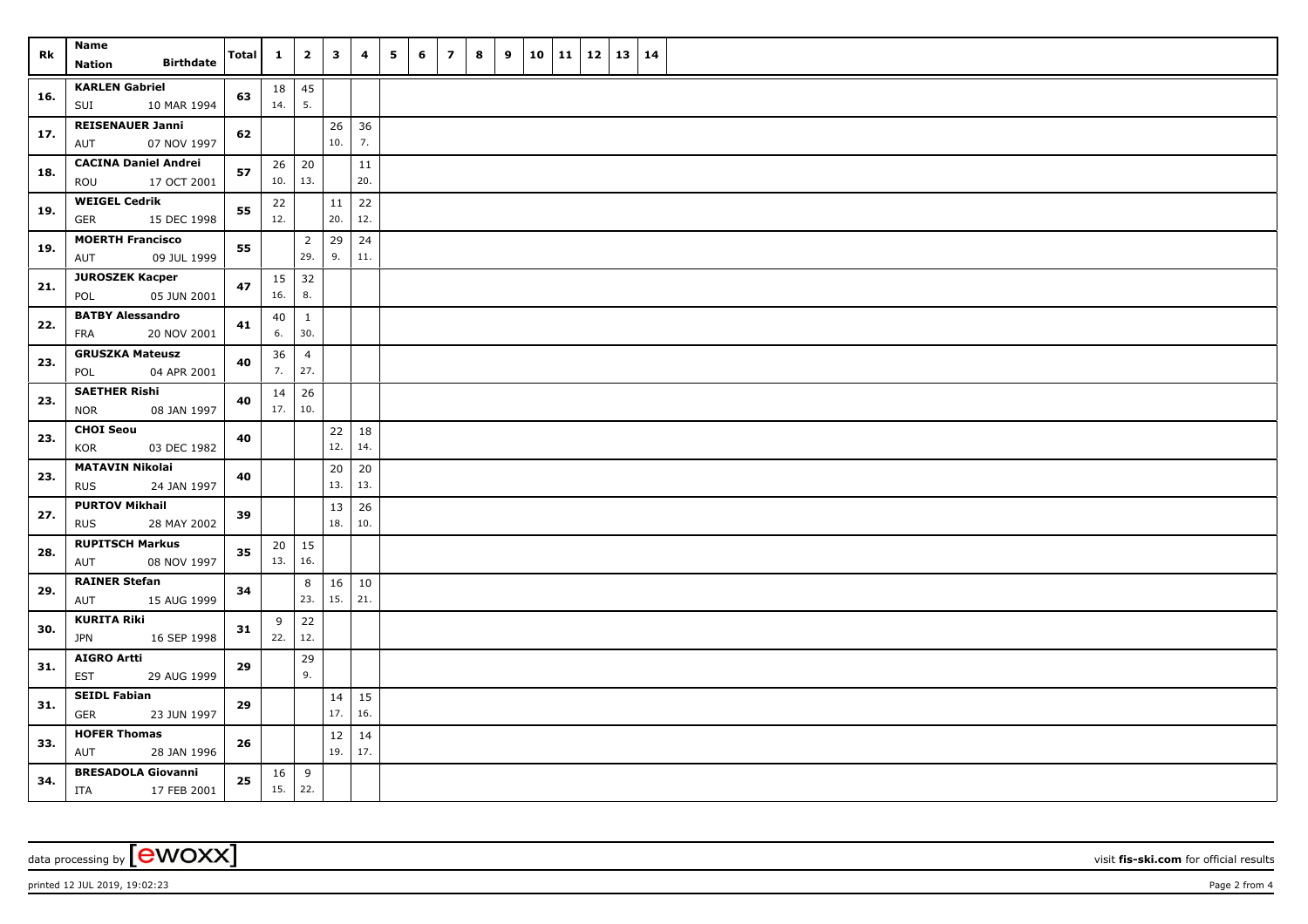| Rk  | Name                                                    | Total        | $\mathbf{1}$           | $\overline{2}$         | $\overline{\mathbf{3}}$ | $\overline{4}$        | 5 | 6 | $\overline{z}$ | 8 | 9 | 10 | $11 \mid 12$ | $13 \mid 14$ |  |
|-----|---------------------------------------------------------|--------------|------------------------|------------------------|-------------------------|-----------------------|---|---|----------------|---|---|----|--------------|--------------|--|
|     | <b>Birthdate</b><br><b>Nation</b>                       |              |                        |                        |                         |                       |   |   |                |   |   |    |              |              |  |
| 35. | <b>HAAS Claudio</b><br>13 MAR 2001<br><b>GER</b>        | 23           | 13 10<br>18.           | 21.                    |                         |                       |   |   |                |   |   |    |              |              |  |
| 36. | <b>HABDAS Jan</b><br>POL<br>02 DEC 2003                 | 22           | 10 <sup>1</sup><br>21. | 12<br>19.              |                         |                       |   |   |                |   |   |    |              |              |  |
| 37. | <b>MARCHUKOV Aleksandr</b><br>08 OCT 2000<br><b>RUS</b> | 21           |                        |                        | 15<br>16.               | 6<br>25.              |   |   |                |   |   |    |              |              |  |
| 38. | <b>NIETZEL Justin</b><br>17 SEP 1997<br>GER             | 20           |                        |                        | $20\,$<br>13.           |                       |   |   |                |   |   |    |              |              |  |
| 39. | <b>BARTOLJ Maksim</b><br><b>SLO</b><br>01 MAY 2003      | 18           |                        | 18<br>14.              |                         |                       |   |   |                |   |   |    |              |              |  |
| 40. | <b>JOJKO Arkadiusz</b><br>30 AUG 2002<br>POL            | 14           |                        | 14<br>17.              |                         |                       |   |   |                |   |   |    |              |              |  |
| 41. | <b>MASLE Rok</b><br>20 APR 2004<br>SLO                  | 13           |                        | 13<br>18.              |                         |                       |   |   |                |   |   |    |              |              |  |
| 42. | <b>HAFNAR Mark</b><br><b>SLO</b><br>11 APR 2002         | 12           | $\overline{7}$<br>24.  | $5\phantom{.0}$<br>26. |                         |                       |   |   |                |   |   |    |              |              |  |
| 42. | <b>VIDIC Matija</b><br><b>SLO</b><br>30 AUG 2000        | 12           | 12<br>19.              |                        |                         |                       |   |   |                |   |   |    |              |              |  |
| 42. | <b>PEKALA Wiktor</b><br>15 SEP 1999<br>POL              | 12           | 12<br>19.              |                        |                         |                       |   |   |                |   |   |    |              |              |  |
| 42. | LOGINOV Aleksandr<br>18 DEC 2000<br><b>RUS</b>          | 12           |                        |                        |                         | 12<br>19.             |   |   |                |   |   |    |              |              |  |
| 46. | YAMAKAWA Taro<br>17 SEP 1998<br><b>JPN</b>              | 11           |                        | 11<br>20.              |                         |                       |   |   |                |   |   |    |              |              |  |
| 46. | <b>CHO Sungwoo</b><br>01 JAN 2000<br>KOR                | 11           |                        |                        | 9<br>22.                | $\overline{2}$<br>29. |   |   |                |   |   |    |              |              |  |
| 48. | <b>FELDOREAN Andrei</b><br>ROU<br>13 APR 2000           | $\mathbf{9}$ |                        |                        | $\overline{4}$<br>27.   | 5<br>26.              |   |   |                |   |   |    |              |              |  |
| 48. | <b>VASKUL Andrii</b><br><b>UKR</b><br>01 APR 1999       | 9            |                        |                        |                         | 9<br>22.              |   |   |                |   |   |    |              |              |  |
| 50. | <b>DZHAFAROV Zakhir</b><br><b>RUS</b><br>01 OCT 1998    | 8            |                        |                        | $\mathbf{1}$<br>30.     | $\overline{7}$<br>24. |   |   |                |   |   |    |              |              |  |
| 50. | <b>MANKOV Ilia</b><br><b>RUS</b><br>17 MAR 2003         | 8            |                        |                        |                         | 8<br>23.              |   |   |                |   |   |    |              |              |  |
| 50. | <b>MARUSIAK Yevhen</b><br><b>UKR</b><br>16 MAR 2000     | 8            |                        |                        | 8<br>23.                |                       |   |   |                |   |   |    |              |              |  |
| 50. | <b>WHITE Jack</b><br><b>FRA</b><br>15 DEC 2001          | 8            | 8<br>23.               |                        |                         |                       |   |   |                |   |   |    |              |              |  |

data processing by **CWOXX** visit **fis-ski.com** for official results